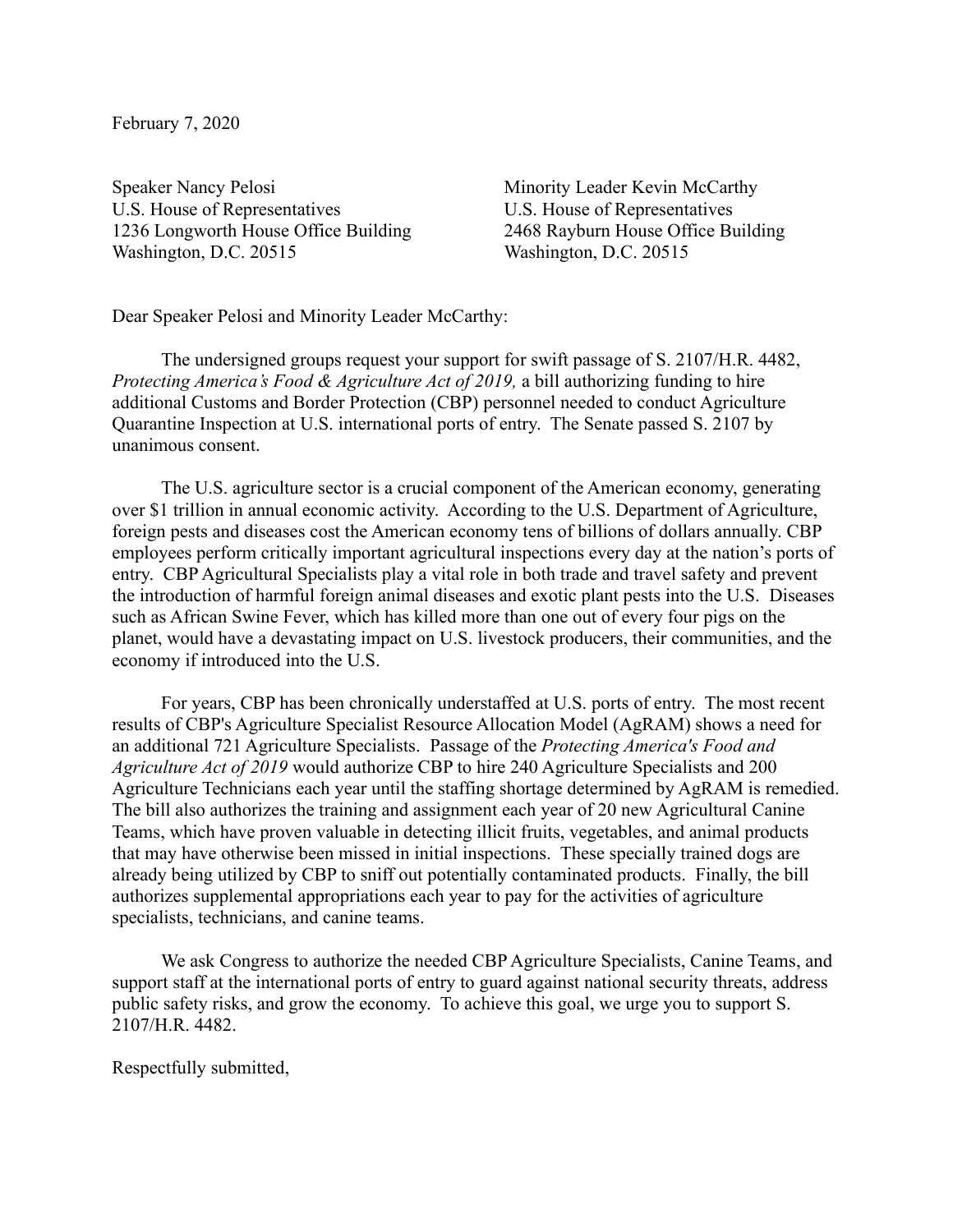Agricultural and Food Transporters Conference Agri-Mark Dairy Cooperative Airports Council International-North America Alabama Cattlemen's Association Alabama Pork Producers American Association of Port Authorities American Dairy Coalition American Farm Bureau Federation American Feed Industry Association American Honey Producers Association American Kennel Club American National CattleWomen American Seed Trade Association American Sheep Industry Association American Sugar Alliance American Trucking Associations American Veterinary Medical Association AmericanHort Arizona Cattle Growers' Association Border Trade Alliance California Agricultural Commissioners and Sealers Association California Cattlemen's Association California Citrus Mutual California Farm Bureau Federation California Pork Producers Association California Poultry Federation Colorado Cattlemen's Association Colorado Livestock Association Colorado Pork Producers Council Corn Refiners Association Dairy Producers of New Mexico Dairy Producers of Utah Exotic Wildlife Association Florida Cattlemen's Association Florida Fruit and Vegetable Association Fresh Produce Association of the Americas Georgia Cattlemen's Association Georgia Poultry Federation Hawaii Cattlemen's Council Hawaii Pork Producers Idaho Pork Producers Association Illinois Beef Association Illinois Pork Producers Association Indiana Beef Cattle Association Indiana Pork Producers Association Indiana State Poultry Association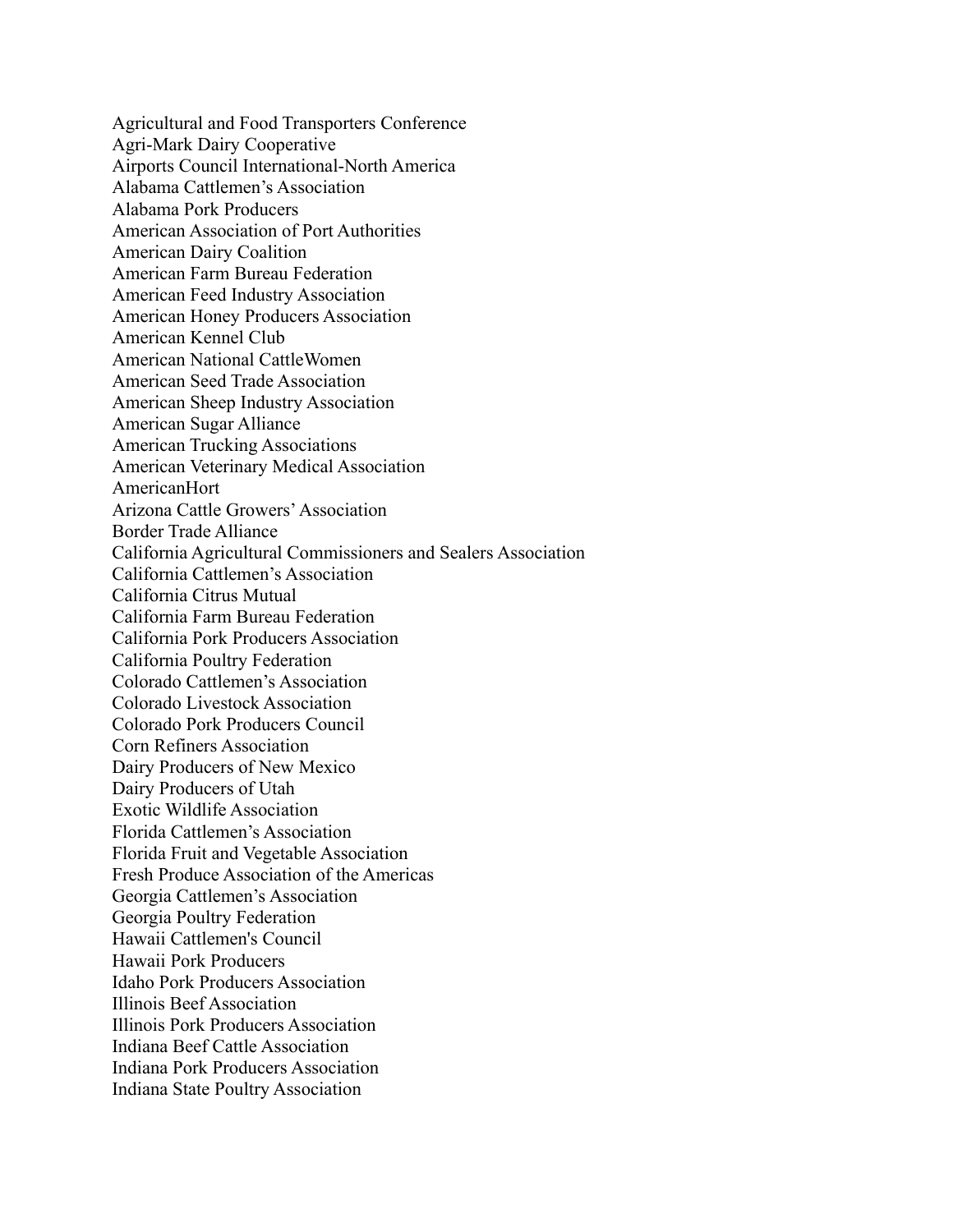Iowa Cattlemen's Association Iowa Pork Producers Association Iowa Poultry Federation Iowa Turkey Federation Kansas Livestock Association Kansas Pork Association Kentucky Cattlemen's Association Kentucky Pork Producers Association Kentucky Poultry Federation Livestock Marketing Association Louisiana Cattlemen's Association Louisiana Farm Bureau Federation Louisiana Pork Producers Association Louisiana Rice Producers Group Maritime Exchange for the Delaware River and Bay Maryland Cattlemen's Association Michigan Agri-Business Michigan Cattlemen's Association Michigan Pork Producers Association Minnesota Pork Producers Association Minnesota State Cattlemen's Association Minnesota Turkey Growers Association Mississippi Cattlemen's Association Mississippi Farm Bureau Mississippi Pork Producers Association Mississippi Poultry Association Missouri Cattlemen's Association Missouri Pork Association Montana Agri-Women Montana Pork Producers Council Montana Stockgrowers Association National Animal Interest Alliance National Association of State Departments of Agriculture National Cattlemen's Beef Association National Christmas Tree Association National Council of Farmer Cooperatives National Customs Brokers and Forwarders Association of America National Grain and Feed Association National Milk Producers Federation National Onion Association National Pork Producers Council National Potato Council National Sorghum Producers National Treasury Employees Union National Turkey Federation Nebraska Cattlemen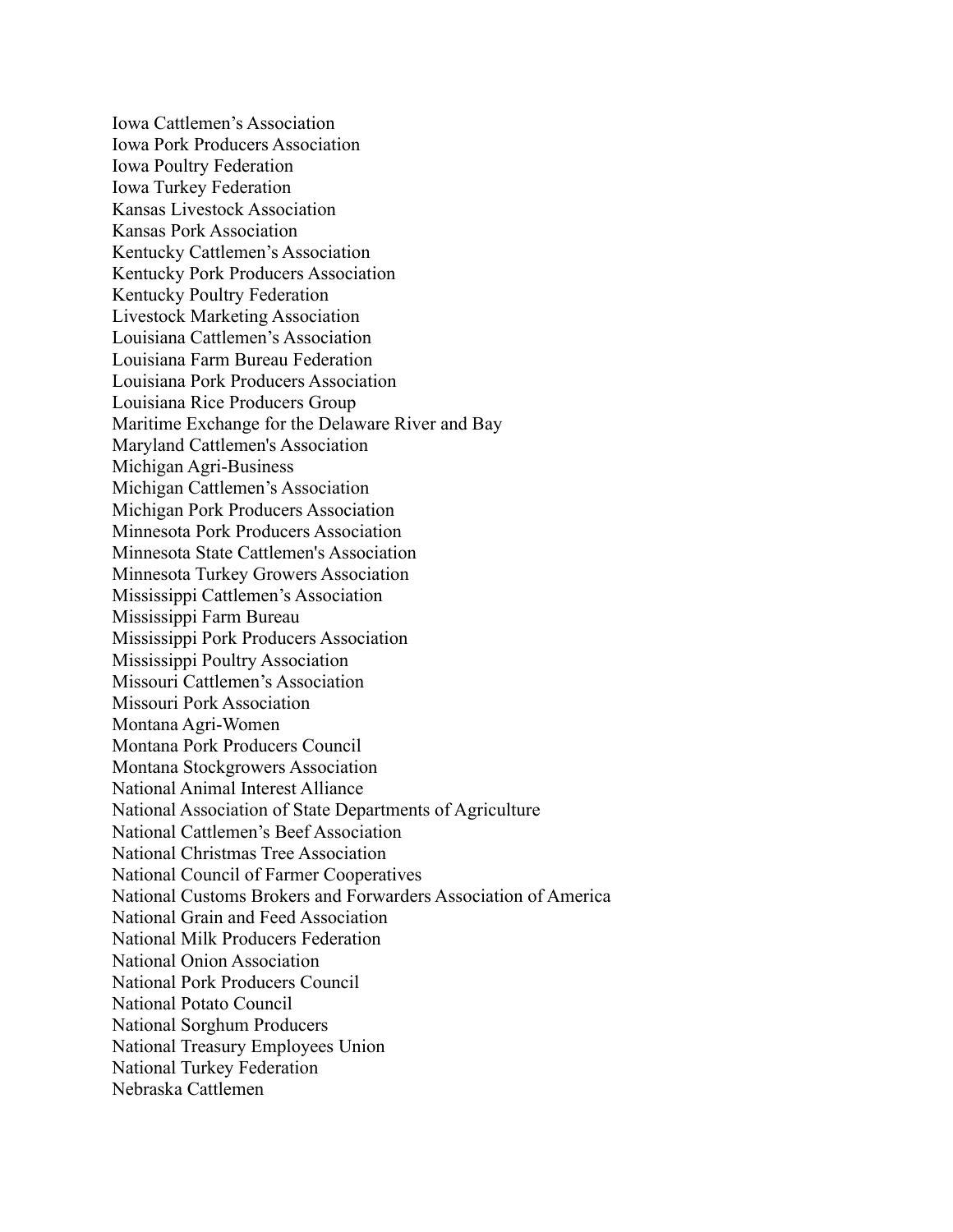Nebraska Pork Producers Association, Inc. Nevada Cattlemen's Association New Mexico Cattle Growers' Association New Mexico Wool Growers, Inc North American Meat Institute North American Renderers Association North Carolina Cattlemen's Association North Carolina Egg Association North Carolina Pork Council North Carolina Poultry Federation North Dakota Pork Council North Dakota Stockmen's Association Northeast Dairy Farmers Cooperatives Northwest Chicken Council Ohio Cattlemen's Association Ohio Poultry Association Oklahoma Cattlemen's Association Oklahoma Pork Council Oregon Cattlemen's Association Oregon Dairy Farmers Association Oregon Pork Producers Oregon Women for Agriculture Pennsylvania Pork Producers Council Pet Food Institute Produce Marketing Association Professional Dairy Managers of Pennsylvania Rural & Agriculture Council of America Society of American Florists South Carolina Poultry Federation South Dakota Cattlemen's Association South Dakota Pork Producers Council Tennessee Cattlemen's Association Tennessee Pork Producers Association Tennessee Poultry Association Texas and Southwestern Cattle Raisers Association Texas Broiler Council Texas Cattle Feeders Association Texas Citrus Mutual Texas Egg Council Texas International Produce Association Texas Pork Producers Association Texas Poultry Federation Texas Rice Producers Legislative Group Texas Turkey Federation The Poultry Federation United Egg Producers